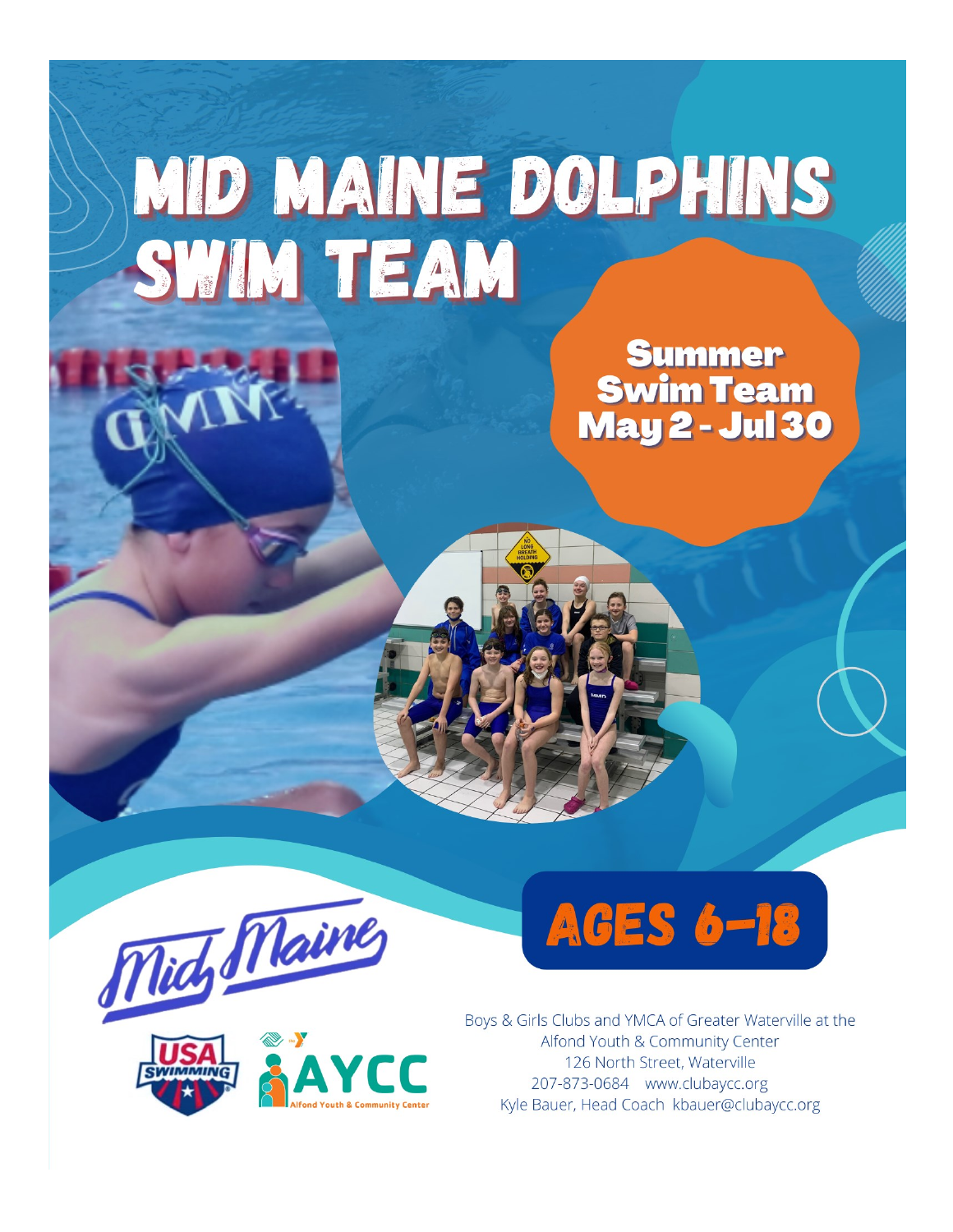Mid Maine Dolphins Summer Swim Team 2022

**Tryouts:** Please contact Head Coach, Kyle Bauer at kbauer@clubaycc.org to schedule a tryout. Athletes must be able to float 50 yards confidently.

**Jr. Dolphins:** Jr. Dolphins swimmers are introduced to the competitive athletic environment. They exhibit rudimentary skills and enthusiasm about the sport. Technique is their primary focus. They are coached to acknowledge team values, individual goals and focused effort. (Recommended ages 5-8) Practices: **Tues & Thurs 6:15-7:00pm**

**Bronze:** Swimmers in the Bronze Level should be able to: swim the length of the 25 yard pool on their own, swim 25 yards in both the front crawl and backstroke. This group will learn breathing techniques as well as competitive strokes. They will also focus on learning alongside other swimmers and having fun in a competitive atmosphere. (Recommended ages 7-9) Practices: **Mon, Wed & Fri 6:15-7:00pm**

**Silver:** Swimmers in the Silver group demonstrate ability to swim all four competitive strokes (butterfly, backstroke, breaststroke, and freestyle) and be able to swim several hundred yards continuously. They are able to do flip turns/ open turns and use breathing techniques. They will understand timing clocks. Silver swimmers build stamina and focus on depth of existing technique. They may join USA Swimming with coach approval. (Recommended ages 8-11) Practices: **Mon-Fri 5:30-6:15pm**

**Gold:** Gold swimmers exhibit endurance and speed through higher level training than before. They focus on race strategies, breathing patterns, practice structures, stroke and kick rates. This regimen includes 2 days of dryland training per week. Gold swimmers know how to read a swimming clock and how to perform a swim set independently. They are encouraged to join and compete within USA Swimming for additional growth opportunities. (Recommended ages 10-13) Practices: **Mon-Fri 4:30-5:30pm**

**Platinum**: Platinum swimmers make up our most advanced practice group and are ready to compete at the highest level including Junior Olympics and Nationals. They are motivated, dedicated, hard working swimmers ready for challenging and technical practices. Platinum swimmers perfect their techniques while optimizing their speed and stamina. They focus on mastering race strategies, breathing patterns, stroke and kick rates. Swimmers in this group will participate in frequent dryland training and optional weight lifting with a trainer (additional costs apply). They are expected to volunteer/mentor teammates and demonstrate role-model behavior on and off the deck. They are strongly encouraged to join and compete in USA Swimming. (Ages 9-18). Practices: **Mon-Fri 2:45-4:30pm**

**Coach Kyle will assign your athlete to a practice group based on their swimming ability. If you do not know what practice group your athlete is in please contact Coach Kyle.** 

## **FEES & PAYMENT OPTIONS**

**Each swimmer must hold an active AYCC Membership throughout the season - May 2 - Jul 30, 2022**  Membership Rates: Youth \$40/year • Teen \$150/year or \$13/month • Family Membership begins at \$50/month

**Full Season Pay** - Requires full payment of the season is due at the time of registration. Financial assistance is available for this option, but still requires full payment prior to pool time.

**Payment Options:** Online www.clubaycc.org/aquatics / Phone 207-873-0684 / In Person

**Payment Scheduling Option** - The initial deposit payment is due upon registration. The second two payments are scheduled to automatically draft with a credit card or bank account on file. See page 3 for required form. Families may set up auto-payments online or contact a staff member to set up monthly auto-pay options.

| Level        | <b>Full</b><br><b>Season</b> | <b>Auto Draft -</b><br><b>Deposit</b><br><b>Required</b><br>May 1, 2022 | Payments can be scheduled weekly or monthly.<br>Full balance must be paid in full by<br><b>Friday, July 1, 2022.</b> |  |
|--------------|------------------------------|-------------------------------------------------------------------------|----------------------------------------------------------------------------------------------------------------------|--|
| Jr. Dolphins | \$105.00                     | \$35.00                                                                 | For assistance scheduling payments,                                                                                  |  |
| Bronze       | \$152.00                     | \$51.00                                                                 | please contact:                                                                                                      |  |
| Silver       | \$197.00                     | \$66.00                                                                 | Alicia Vannah, Mbr Services Coord.                                                                                   |  |
| Gold         | \$272.00                     | \$91.00                                                                 | avannah@clubaycc.org 207-873-0684 x244                                                                               |  |
| l Platinum   | \$375.00                     | \$125.00                                                                | Wendy Grenier, Data Systems Mgr.                                                                                     |  |